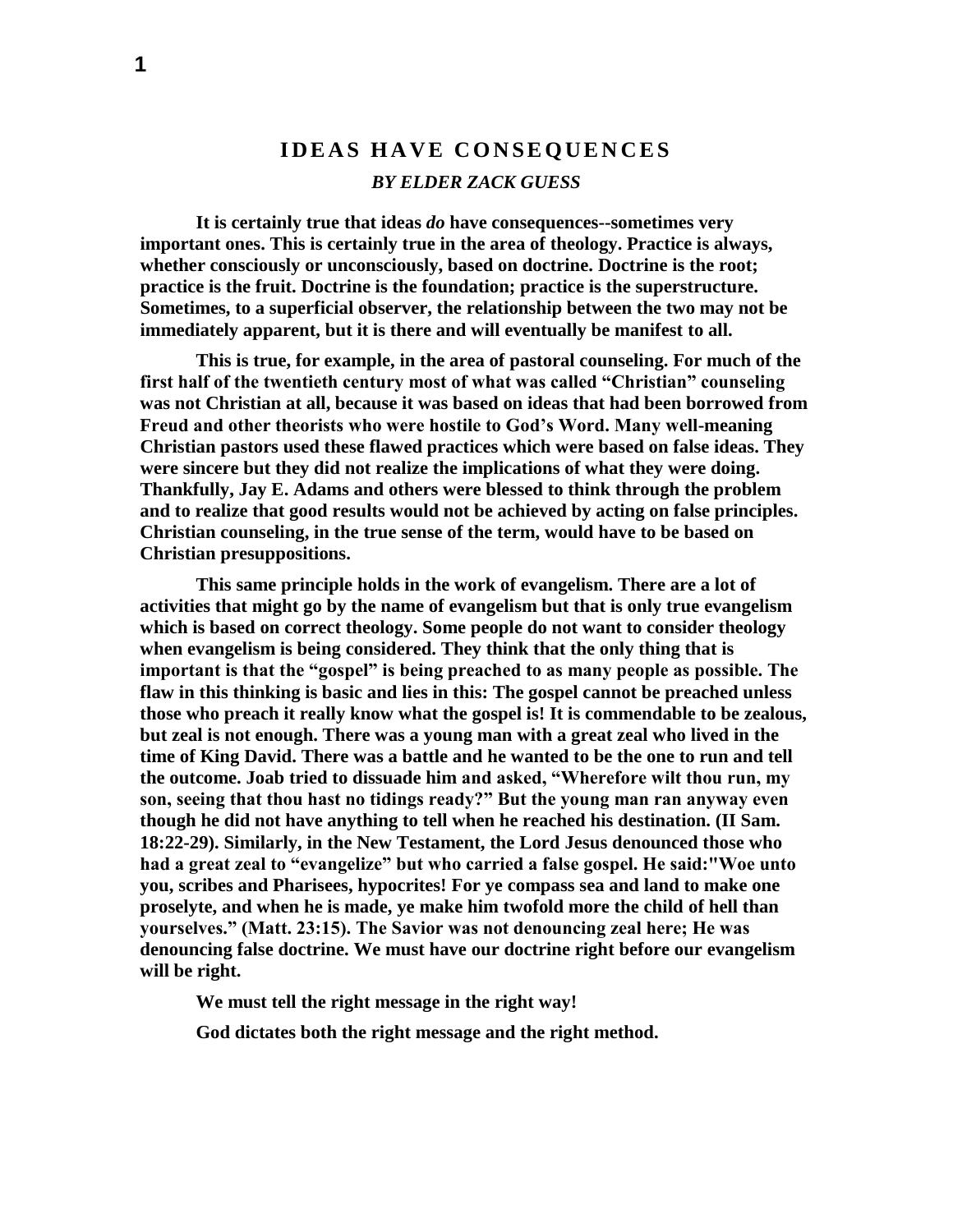## Andrew Fuller  $\bullet$  John Gill

**For most of the nineteenth century there was a great struggle among the Baptists in the United States and in the British Isles over the subject of evangelism. The struggle may have seemed to a superficial observer to be confined to methodology. But a more careful observer would soon discover that the real, fundamental issues that underlay the dispute were doctrinal. The two schools of thought that emerged were identified by the appellations "Fullerites" and "Gillites." These designations came from the names of two English theologians. One was John Gill of London. He was born in 1697 and died in 1771. The other was Andrew Fuller of Kettering. He was born in 1754 and died in 1815. These men agreed on very many points of doctrine and both claimed to be orthodox Baptists. But there were some very vital points where they believed and taught differently, and it was these differences among their followers which caused a great division among the Baptists in both the British Isles and in North America. This was not a sudden division. There was a lot of agitation among Baptists on the disputed points of doctrine for several decades. The trouble began for all practical purposes when Fuller published a book entitled The Gospel Worthy of All Acceptation. The dissemination of some of the ideas contained in this book ultimately led to something radically new among the Baptists. The Baptist Missionary Society was formed in Kettering, England in 1792. This is the date usually given to define the beginning of the so-called Modern Mission Movement among the Baptists.** 

**This movement, with its new** *doctrines* **and** *practices* **split the Baptist family.** 

**Sometimes there must be divisions among people who do not believe the same things about important subjects. An old prophet asked the question many years ago, "Can two walk together, except they be agreed?" (Amos 3:3). The obvious answer is "no." Those who disagree on fundamental matters cannot walk together. On the other hand, it is very sinful when professing Christians separate from fellowship with each other on matters that are not vital. Paul tells Christians that we should be, "Endeavouring to keep the unity of the Spirit in the bond of peace." (Eph. 4:3). Solomon said that one of the things that the Lord hates is, "he that soweth discord among brethren." (Prov. 6:19). The Lord Jesus said, "Blessed are the peacemakers: for they shall be called the children of God." (Matt. 5:9). The disputants in the theological struggle that is being considered here were aware of these principles. They knew what a serious matter that going their separate ecclesiastical ways was. This is why the process of division took so long. Serious minded brethren fervently wrestled with the issues. Many of them tried to find common ground on which to base their fellowship. They held in common such basic Christian doctrines as the Trinity, Total Depravity, and many others. But, after much soul-searching, the people who eventually became known as "Old School," or "Primitive" Baptists thought that they must separate from those who became generally known as "New School," or "Missionary" Baptists.** 

**The question we must ask is this: Were the Old School brethren justified in their actions? Obviously they thought they were. But many people, then and now, did not think they were. Some people believe that the differences were not great**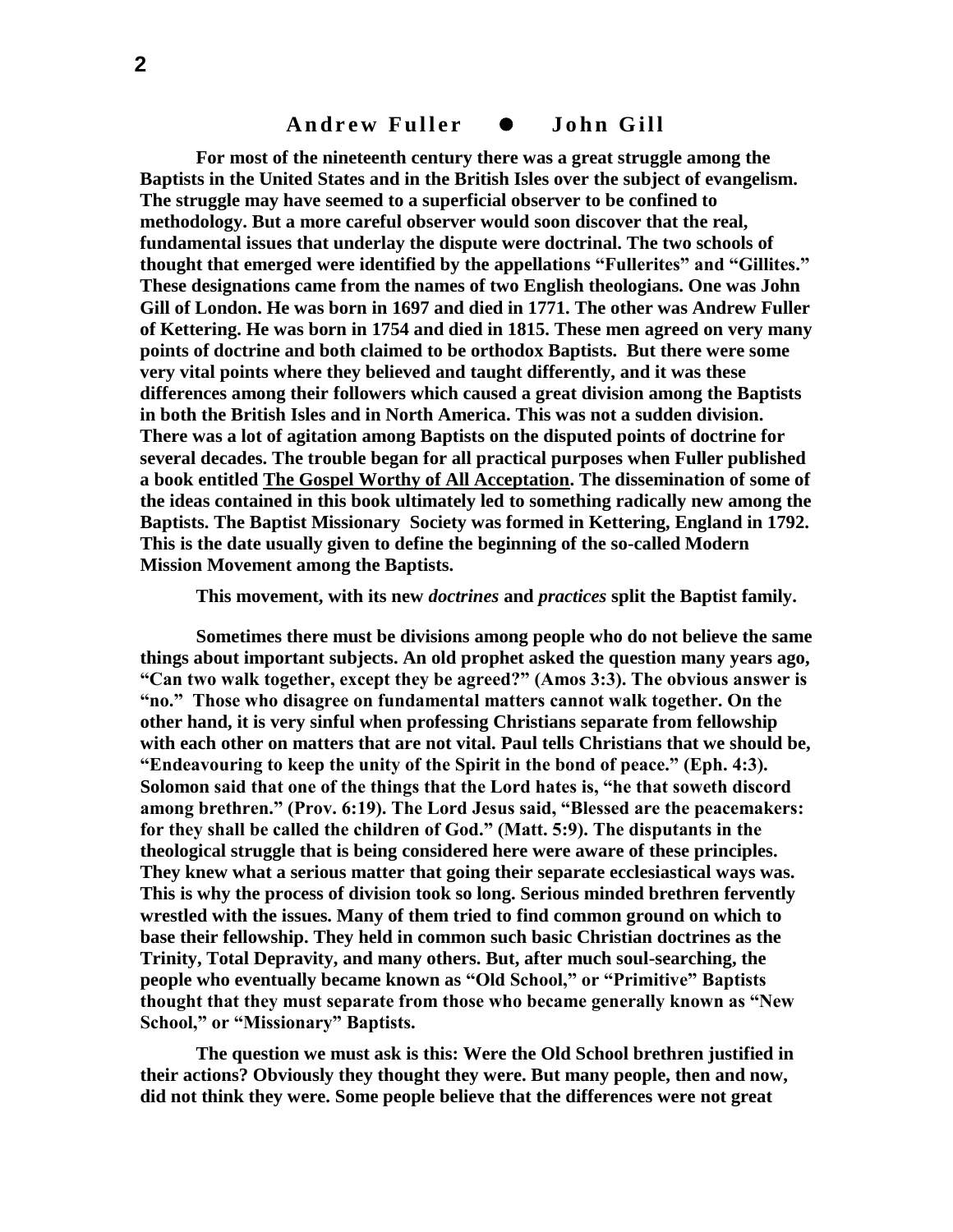**enough to justify a separation. They say that the theology of John Gill and that of Andrew Fuller were essentially the same. If they are right, then the Old School Baptists did a terrible thing! They tore the Baptist family asunder for no good reason. However, if the Old School brethren were correct in their stand, we owe them our undying gratitude. They were heroes of the faith who were caustically criticized as they made a noble but very unpopular stand.**

## **Theological Differences**

**The most glaring difference in the theologies of Gill and Fuller dealt with the very heart of the doctrine of salvation, the Atonement. Atonement, here, is used in the sense of redemption, that is, the payment for sin. Gill and his followers held to the Biblical doctrine of a Limited Atonement or of Particular Redemption. This simply means that the atonement is limited to the elect children of God. The atonement was not intended by God for anyone else. Redemption was, therefore, particular. It was only for the elect. The Baptists who held to this doctrine, including John Gill, were called Particular Baptists. There were other Baptists in England and in North America who were called General Baptists. They were called this because they openly believed in and taught the doctrine of General Atonement. That is, they taught that Christ had shed His blood for each member of the human race.** 

**Fuller claimed to be a Particular Baptist. He never embraced or taught a full-blown doctrine of General Atonement. However, he introduced a theory of the atonement which his opponents said was a halfway road to that doctrine. There is no question that Fuller introduced something that was new and different. The Baptist Enclyclopedia of William Cathcart says concerning Fuller: "His views of the atonement, however, were innovations to the English Baptists of his day, which stirred up vigorous opposition." An American Baptist historian, David Benedict, published a book in 1859 entitled Fifty Years Among The Baptists. He mentioned that forty years previously there had been a lot of agitation among the Baptists because of the "modifications" to their creeds which had been introduced by Andrew Fuller. He said concerning Fuller: "This famous man maintained that the atonement of Christ was general in its nature, but particular in its application, in opposition to our old divines, who held that Christ died for the elect only." Benedict also said that the Fuller system was not well received by "the staunch defenders of the old theory of a limited atonement."**

**The question, then, is not whether Fuller introduced something new among the Particular Baptists. He emphatically did. The question to be answered is how important were these innovations? Did the opponents of Fuller overreact? Were the differences serious enough to cause what became a rift of fellowship in the Particular Baptist family? Tom Nettles, in his recent book, By His Grace and for His Glory, says that "the differences in their theologies are largely overdrawn." (P.110) If this assessment is true, then the Particular Baptists did, indeed, react too strongly and caused an unnecessary schism in the Baptist family.**

**However, many Baptists, both then and now, did not and do not believe that the old Baptists reacted too strongly against the doctrine of Andrew Fuller. They**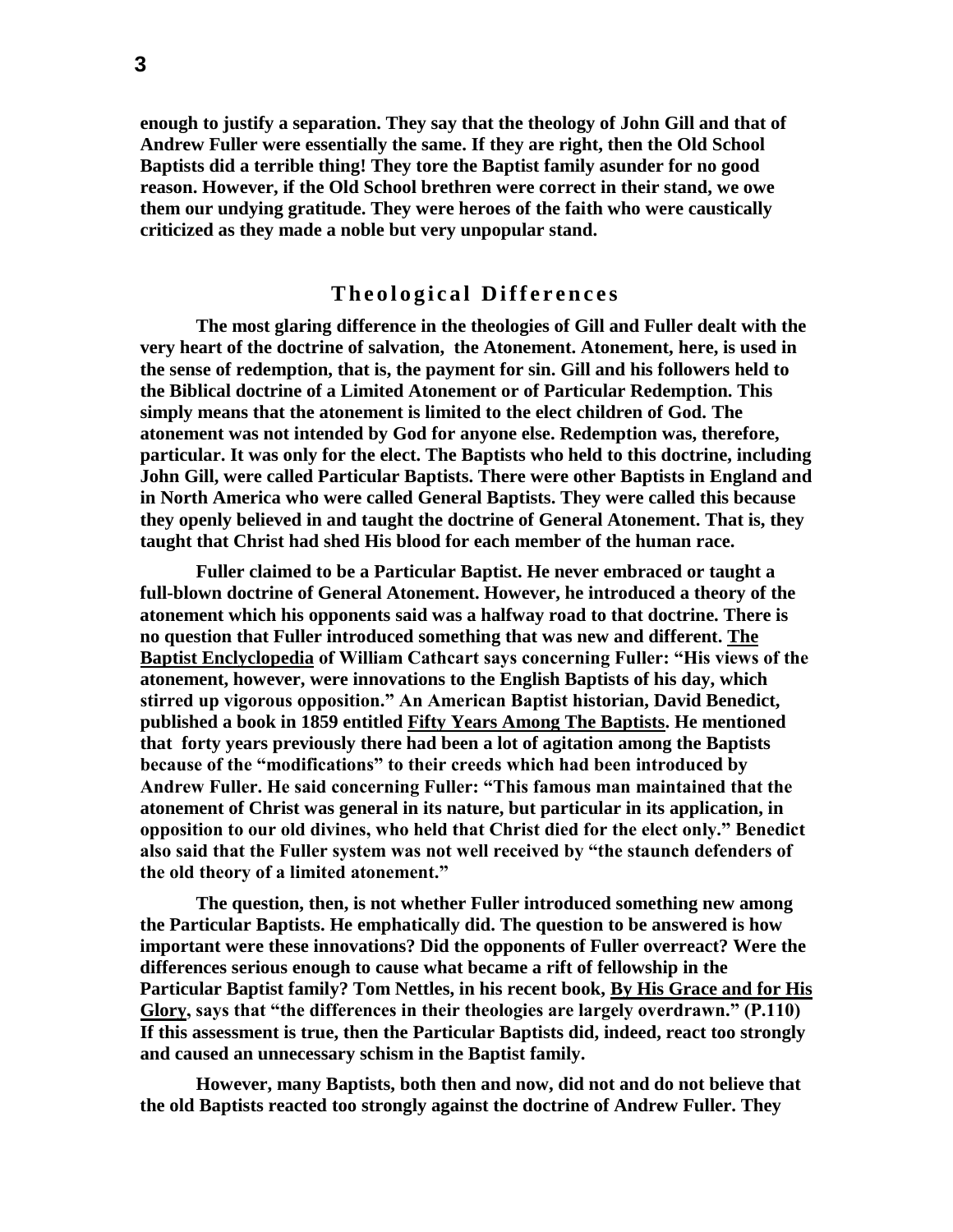**have contended the Fuller doctrine is radically different from the old, orthodox view of the limited scope and design of the atonement. William Rushton, an English Particular Baptist, published a book in 1831 entitled A Defense of Particular Redemption. His thesis is that Fuller wrote in such an artful way that the differences between him and his opponents seemed to be of little importance. Nevertheless, said Rushton, the differences are great. He said that Fuller did not want to be considered to be an open opponent of Particular Redemption. Neither did he want to side totally with the General Baptists and say that Christ died equally for all men. He was actually accusing Fuller of speaking out of both sides of his mouth. Fuller taught that Christ's death was sufficient for all of mankind, but was applied only to the elect. Rushton would call this double talk. He said, "It is absurd to represent Christ as paying a ransom sufficient for all, when he intended only to redeem some! Or to affirm that Christ is a sufficient Savior of those whom he never intended to save!" He further said, "Hence the word of God never represents the sufficiency of the atonement as more extensive that the design of the atonement." Once more, he said, "The atonement of Christ cannot be both indefinite and special." Rushton called Fuller's teaching on the atonement an "uncertain, self-contradictory system {which} has led many to suppose that it depends on our believing whether Christ died for us or not. According to such persons, our believing makes it true that Christ died for us. Such a sentiment is contrary both to Scripture and to every principle of right reasoning."**

**Another man who saw a great deal of difference between the views of Fuller and those of the advocates of Particular Redemption was J. P. Boyce, a prominent member of the faculty of the Southern Baptist Theological Seminary during the last half of the nineteenth century. He wrote much about the doctrine of Atonement in his Abstract of Systematic Theology. Boyce considered Fuller's theory to be so different from what he called the "Calvinistic" theory held by the old Particular Baptists, that he considered it as a totally separate theory. In criticism of Fuller's teachings Boyce said it ascribes such a nature to the atonement "as makes it only a method of reconciliation for the people of God, and not actual reconciliation."**

## **C o n c l u s i o n**

**The Particular Baptists in England and the Old School or Primitive Baptists of the United States were fully justified in rejecting the teachings of Andrew Fuller and his followers regarding the doctrine of the atonement. Most of Fuller's followers soon began to openly advocate the theory of General Redemption, that is that Christ died for each individual of the human race and sincerely desires their salvation. The good old brethren could see where Fuller's ideas would lead. They were duty bound to lift up their voices and pens against this false teaching. It was not easy for them to do so. They were severely criticized. They were called a lot of unkind names. They were sometimes lonely, but they had to be faithful to the truth. The present writer, for one, holds these staunch old warriors of the faith in high regard. May the Lord give us the same dedication for truth in our day.**